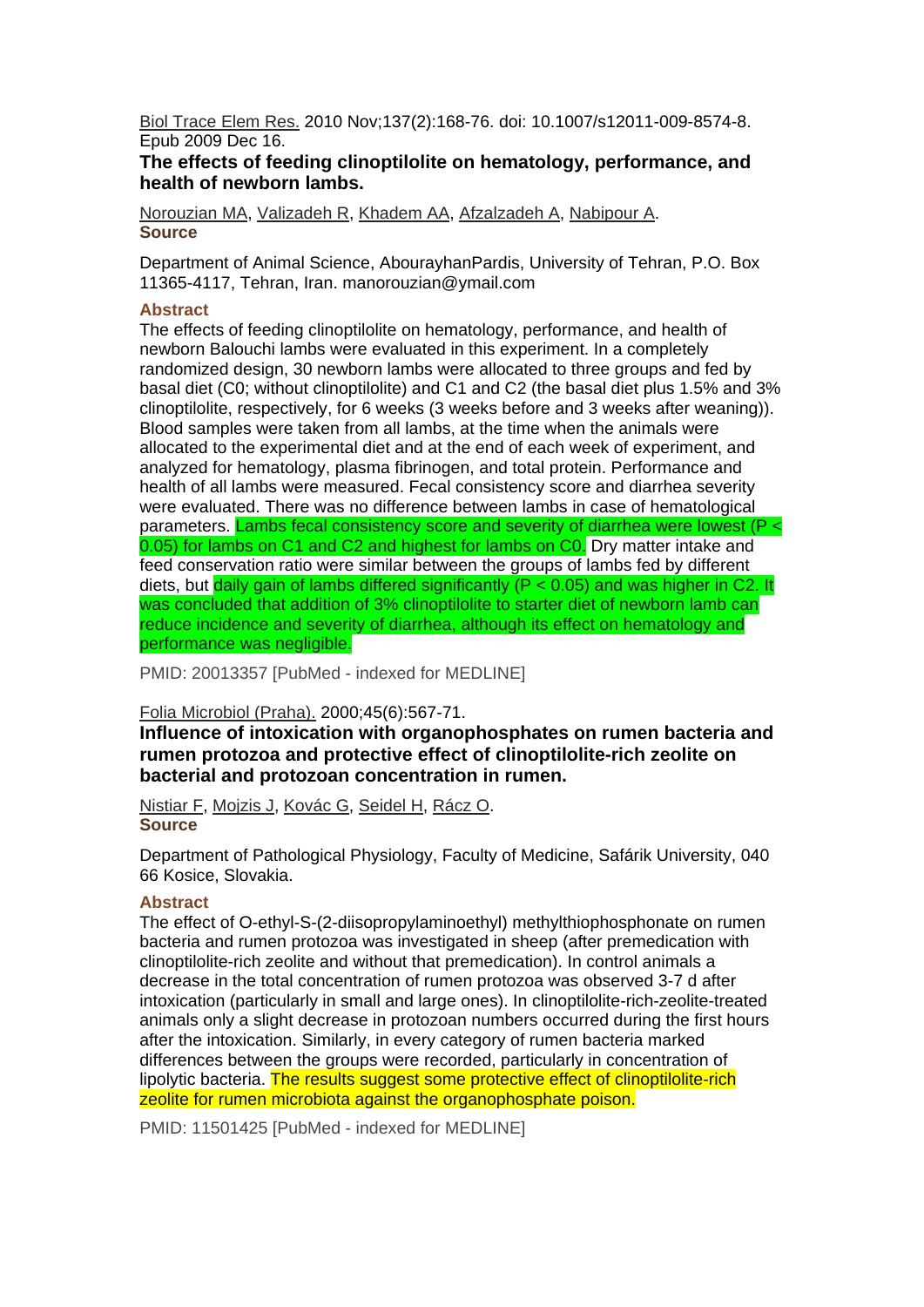# **[In vivo reduction of radiocesium with modified clinoptilolite in sheep].**

[Article in Czech] Jandl J, Novosad J. **Source** 

Veterinary Research Institute, Brno, Czech Republic.

#### **Abstract**

The efficiency of the sorbent prepared by immobilization of [Iron(II)hexacyanoferrate(II)] on clinoptilolite--marked as ZEOFe--in reduction of the radiocaesium Cs-137 has been in vivo investigated in sheep. It was found that an application of this modified clinoptilolite affected both primary and secondary resorption of Cs-137 also by interrupting the enteral cycle of radiocaesium in sheep. It was proved that ZEOFe accelerated approx. twice the excretion of Cs-137 from sheep's body. The whole effect resulted in 15 to 50 times lowering of the equilibrium concentration of radiocaesium in the case of constant intake of the contaminated feed and simultaneous application of 50 grams of ZEOFe daily. The actual reduction depends mainly on the way of administration. The reduction of Cs-137 by nonmodified clinoptilolite--ZEO--has been investigated, too. More than 10x lower sorption efficiency has been observed in comparison with ZEOFe.

PMID: 8585136 [PubMed - indexed for MEDLINE]

#### Sci Total Environ. 1993;Suppl Pt 2:1453-7.

# **Evaluation of aluminosilicate compounds to reduce aflatoxin residues and toxicity to poultry and livestock: a review report.**

Harvey RB, Kubena LF, Phillips TD. **Source** 

USDA, Agricultural Research Service, Food Animal Protection Research Laboratory, College Station, TX 77845.

#### **Abstract**

The aflatoxins (AFs) are reported to be hepatotoxic, mutagenic, immunosuppressive, and carcinogenic. Methods to prevent, reduce, or remediate AF toxicity and residues in the environment are in great demand. Various AF-detoxification procedures are reviewed with particular emphasis on ammoniation and the use of adsorbent compounds to bind AF. A series of in vivo experiments by the authors are reviewed that evaluated the ability of a specific hydrated sodium calcium aluminosilicate (HSCAS) adsorbent to reduce the toxicity of AF to poultry and livestock and to reduce AF residues in milk. These studies showed that HSCAS forms stable bonds with AF in vitro, and when added to AF-contaminated poultry and livestock feeds, HSCAS is able to protect chickens, swine, and lambs from the deleterious toxic effects of AF and to reduce AF residues in milk of dairy cows and goats. These results indicate that HSCAS, when used in conjunction with other mycotoxin management practices, may prove effective for the preventive management of AFcontaminated feedstuffs in livestock and poultry and may reduce AF residues in the food-chain.

PMID: 8108715 [PubMed - indexed for MEDLINE]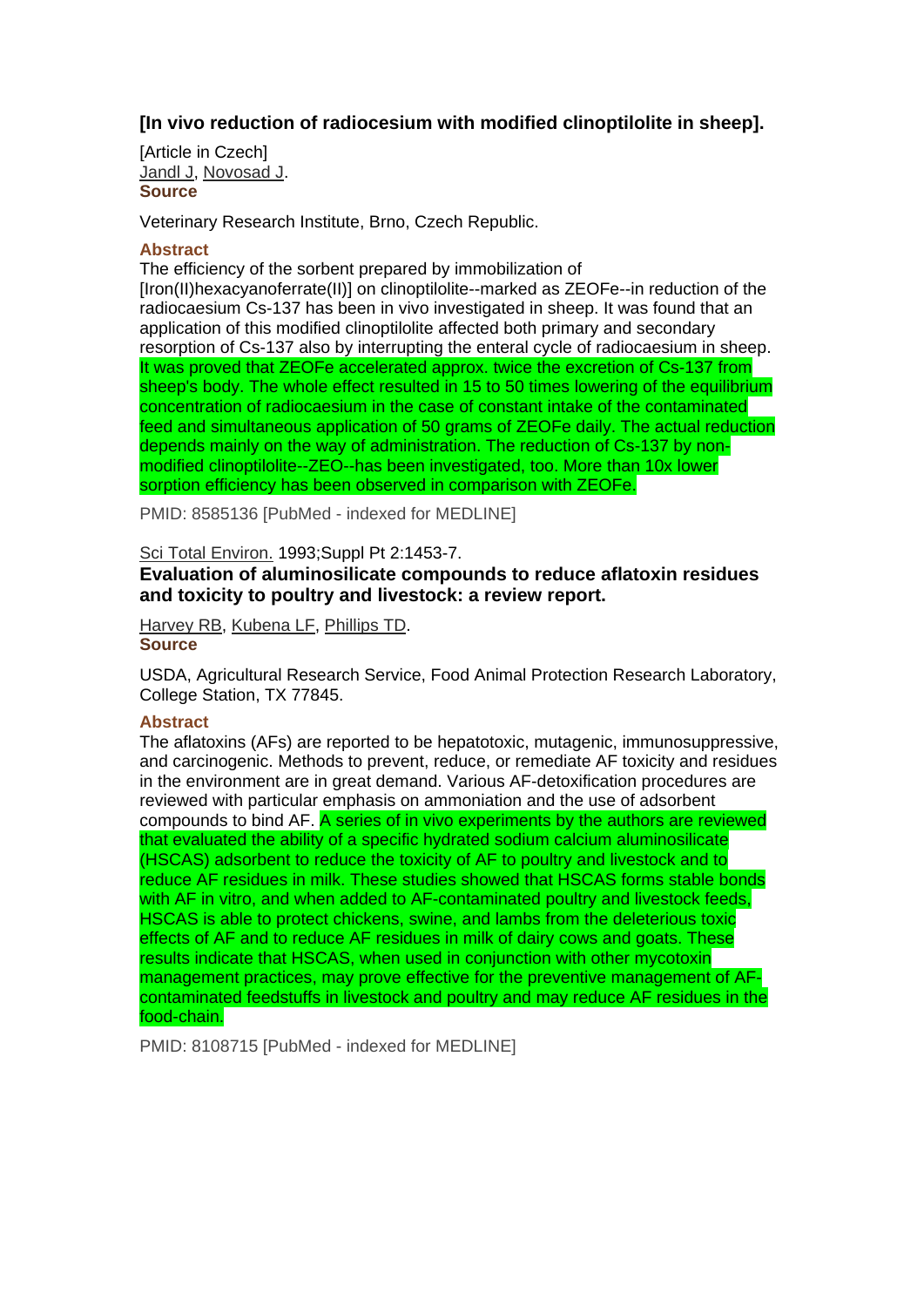#### Am J Vet Res. 1991 Jan;52(1):152-6.

# **Diminution of aflatoxin toxicity to growing lambs by dietary supplementation with hydrated sodium calcium aluminosilicate.**

Harvey RB, Kubena LF, Phillips TD, Corrier DE, Elissalde MH, Huff WE. **Source** 

United States Department of Agriculture, Food Animal Protection Research Laboratory, College Station, TX 77840.

#### **Abstract**

Hydrated sodium calcium aluminosilicate (HSCAS), an anticaking agent for mixed feed, was added to the diets of growing wethers (mean body weight, 34.0 kg) and was evaluated for its ability to diminish the clinical signs of aflatoxicosis. The experimental design consisted of 4 treatment groups of 5 wethers each, consuming concentrations of 0 g of HSCAS and 0 g of aflatoxin (AF)/kg of feed (control; group 1); 20 g of HSCAS/kg (2.0%; group 2), 2.6 mg of AF/kg (group 3); or 20 g of HSCAS (2.0%) plus 2.6 mg of AF/kg (group 4). Wethers were maintained in indoor pens, with feed and water available ad libitum for 42 days. Lambs were observed twice daily and weighed weekly, and blood samples were obtained every 2 weeks for hematologic and serum biochemical analyses and for measurement of mitogeninduced lymphocyte-stimulation index. At the termination of the study, wethers were euthanatized and necropsied. Body weight gain was diminished significantly (P less than 0.05) by consumption of 2.6 mg of AF/kg of feed, whereas body weight of lambs consuming HSCAS plus AF did not differ from that of control wethers. The AF-alone treatment increased serum aspartate transaminase and gamma-glutamyltransferase activities, prothrombin time, and cholesterol, uric acid, and triglyceride values and decreased albumin, glucose, and urea nitrogen values, and urea-to-creatine ratio.(ABSTRACT TRUNCATED AT 250 WORDS)

## J Anim Sci. 1989 Oct;67(10):2772-81.

**Effects of dietary protein level and clinoptilolite on the weight gain and liver mineral response of growing lambs to copper supplementation.** 

Pond WG. **Source** 

U.S. Department of Agriculture, Clay Center, NE 68933.

#### **Abstract**

Growing male Synthetic I (1/2 Finnish Landrace x 1/4 Dorset x 1/4 Rambouillet) lambs were used in two experiments (64 lambs in Exp. 1 and 63 in Exp. 2) to test the hypothesis that dietary CP level (9 or 14% of diet as fed) and(or) clinoptilolite (clino; 0 or 2% of diet) affects growth and tissue mineral concentrations of growing lambs fed supplemental Cu. Lambs were individually fed their respective diets ad libitum and killed after 12 wk (Exp. 1) or 16 wk (Exp. 2) to obtain carcass measurements, organ weights and liver mineral concentrations. In Exp. 1, 20 ppm added Cu (as CuSO4.5H2O) increased mortality and depressed BW gain (P less than .01) and daily feed intake (P less than .05) in the presence or absence of clino and at both levels of CP. Liver Cu concentration was greater (P less than .01) in lambs fed added Cu than in those not fed Cu (408 ppm vs 110 ppm, respectively). Neither CP nor clino affected liver Cu concentration. Clinoptilolite increased daily gain of lambs fed high CP but not low CP (P less than .01). In Exp. 2, clino in the diet had no effect on daily gain or daily feed, but 20 ppm Cu addition depressed daily gain (P less than .01) and gain/feed (P less than .07). Organ weights and levels of trace elements other than Cu in the liver generally were not affected by diet in either experiment. It is